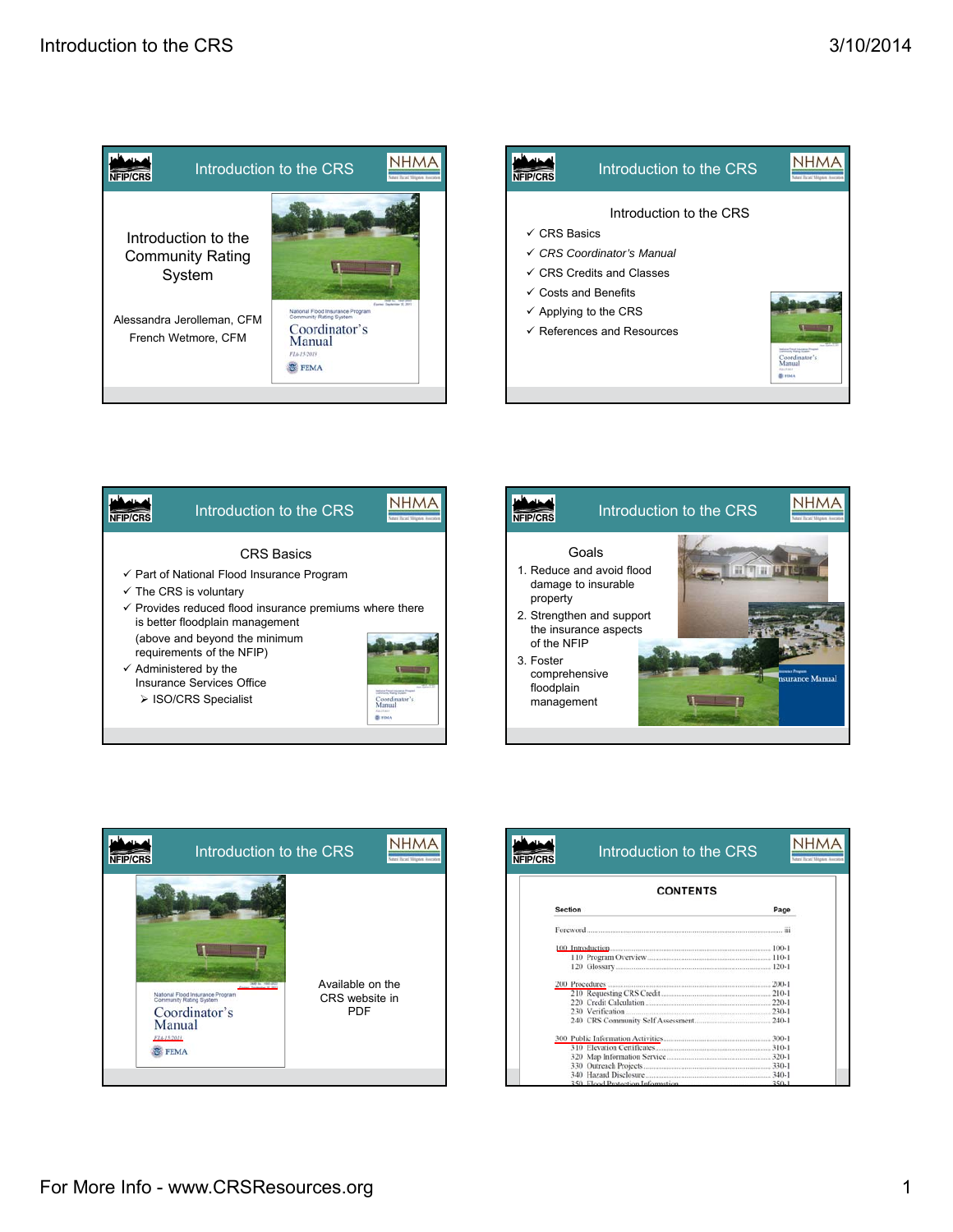

|                                                                                               |                 |                | Introduction to the CRS                                                                  |                   | <b>NHMA</b>                        |
|-----------------------------------------------------------------------------------------------|-----------------|----------------|------------------------------------------------------------------------------------------|-------------------|------------------------------------|
| <b>NFIP/CRS</b>                                                                               |                 |                |                                                                                          |                   | <b>Need Board Magatin Averages</b> |
|                                                                                               |                 |                | <b>CRS Activities and Elements</b>                                                       |                   |                                    |
| 200 Series: Public Information Activities.<br>310 (Elevation Certificates)                    |                 | Max Page       | 400 Series: Mapping and Regulations<br>410 (Floodplain Mapping)                          | Max.              | Fage.                              |
| a <b>BC</b> Elevation Certificates when CRS application                                       | 18              | 310/11         | a NS Newstudy                                                                            |                   | 410.6                              |
| ECFO Equippe Cartificate on neet-FIRM buildings<br>٠                                          | $\overline{a}$  | 010.13         | LEV Leverage<br>٠                                                                        | N/A               | 410.14                             |
| c ECPR Elevation Certificate on pre-FIRM buildings                                            | no.             | 310,16         | CH<br><b>Diste review</b><br>$\overline{\phantom{a}}$                                    | 40                | 450.58                             |
| 120 (Map Information Service)<br>Providing insurance information from FIRM<br>SELL.<br>$\sim$ | nn.             | \$55.7         | <b>WER</b><br>Higher study standards<br>×<br>a First Floodyey standard                   | 180<br><b>KKO</b> | 410.18<br>210.21                   |
| LARAWAREAU WECERS area<br>Mr2                                                                 | 20              | 555.6          | F. MAPSH Special National mezong                                                         | 5m                | 410.24                             |
| MIS.<br>Other Rood problems not ahours an FIRM<br>٠                                           | 56              | 355-11         | g CTP Cooperating Technical Partner                                                      | vid.              | 410.35                             |
| Mi4<br>Found death data<br>٠                                                                  | 55              | 320.11         | 439 (Open Space Preservation)                                                            |                   |                                    |
| <b>MOR</b><br>Spacial Rood-related hazards<br>٠                                               | $\overline{ }$  | 320.13         | a CISP Preserved noon space                                                              | 1,450             | 420.3                              |
| ×<br>AAHE.<br>Historical/repetitive flood information                                         | $20 -$          | 325-14         | $k<$ C/R<br>Deed restriction.                                                            | 50                | 430-11                             |
| <b>Natural Roodplain EuroSome</b><br>MI7<br>ż                                                 | 55              | 155.15         | NFOS Türknal functions coen space                                                        | 353               | 430.15                             |
| 130 (Chairmach Projecte)                                                                      |                 |                | SHOS Special hazards span space<br>٠                                                     | 50                | 420.19                             |
| <b>CP</b><br>Culmach projects<br>×                                                            | 200             | 330.6          | <b>OB</b><br>Open space incentives<br>٠                                                  | 250               | 425.20                             |
| Flood response preparations                                                                   |                 | 330-8          | LZ<br>Low density goning                                                                 | 600               | 420-26                             |
| Program for Public Information bonus<br>÷                                                     | m               | 110.12         | NSP<br>Natural shoreline protection                                                      | 820               | 420.25                             |
| <b>Shakeholder borrus</b><br>STK.                                                             | 62              | $226 + 2$      | 430 Display Regulatory Standards)                                                        |                   |                                    |
| <b>342 (Harard Disclosure)</b>                                                                |                 |                | $\alpha$<br>Development Installons<br>٠                                                  | 0.950             | 4354                               |
| DFH Real estate agent disclosure of SFHA.<br>٠                                                | M               | 540.3          | FRA<br>Freehound<br>٠                                                                    | too               | 430.10                             |
| COR<br>Other disclosure requirements<br>٠                                                     | $\mathbb{R}^n$  | 345.5<br>545.7 | PON<br>Foundation protection.<br>٠                                                       | <b>M</b>          | 435.16<br>430-17                   |
| sin e.<br>Real estate brochure                                                                | 12<br>$\lambda$ | 340.10         | CSI<br>×.<br>Cumulative substantial improvements                                         | 40 <sub>0</sub>   | 430-19                             |
| DOH Disclosure of other hapards<br>á.                                                         |                 |                | LSI<br>Louier substantial improvements<br>٠<br>PCF<br>Protection of critical facilities. | 20<br>8b          | 430-21                             |
| <b>353 (Flood Protection Information)</b><br>×                                                | 13              | 555.5          | <b>ENL</b><br><b>Encineurs limits</b>                                                    | 5an               | 430.25                             |
| LIB Library<br>LPD Locally perforent documents in the library                                 | 10              | 555.5          | BC<br>Building code<br>$\rightarrow$                                                     | 500               | 430.25                             |
| WES Website                                                                                   | <b>IDS</b>      | 350.4          | sne<br>Local drainage protection                                                         | 120               | 430.29                             |
| 160 (Fined Protection Assistance)                                                             |                 |                | Manufactured home next<br><b>MHP</b>                                                     |                   | 15 495.31                          |
| <b>FRA</b><br>Property protection advice<br>٠                                                 | $\overline{1}$  | $365 - 4$      | CAZ<br>Coastal A Zone regulators<br>×                                                    | 450               | 435.32                             |
| Advice after a wite visit<br><b>Well</b>                                                      | 45              | 565-6          | ٠<br><b>SHR</b><br>Special hadants requisitors                                           | tdd               | 430.35                             |
| FAA.<br>Financial associance advice:                                                          | 15.             | 360-7          | Other higher standards<br>OHS<br>$\overline{\phantom{a}}$                                | 100               | 430.37                             |
| <b>TMG</b><br>Training                                                                        | 15              | 565.10         | <b>DAAR</b><br>State-mandated standards<br>٠                                             | $20 - 20$         | 430.35                             |
| 170 (Fixed Insurance Promotion)                                                               |                 |                | HA.<br>Regulations administration                                                        | er.               | 430.45                             |
| FiA.<br>Final inscriptio assessment                                                           | 15.             | 170.5          |                                                                                          |                   |                                    |
| ce<br>Coverage plan                                                                           | 15              | 170.4          |                                                                                          |                   |                                    |
| Plan implementation<br>CPL<br>٠                                                               | 60              | 370.9          |                                                                                          |                   |                                    |
| Technical assistance<br>٠<br>TA.                                                              | 26              | 370.11         |                                                                                          |                   |                                    |

| NFIP/CRS                                                                                         |                                    | Introduction to the CRS                                                             | <b>NHMA</b><br>ded Real Mitgaws Avenues | Introduction to the CRS<br>NFIP/CRS                                                                         |
|--------------------------------------------------------------------------------------------------|------------------------------------|-------------------------------------------------------------------------------------|-----------------------------------------|-------------------------------------------------------------------------------------------------------------|
|                                                                                                  | <b>CRS Activities and Elements</b> |                                                                                     |                                         | <b>CRS Activities and Elements</b>                                                                          |
| 400 Series: Mapping and Regulations<br>440 (Flood Data Maintenance)                              | Page.<br>Max                       | \$00 Series: Warning and Response<br><b><i>E10 (Fixed Warning and Response)</i></b> | Mas Page                                | 400 Series: Mapping and Regulation<br>\$00 Series: Warning and Response<br>ab discount from Minimized       |
| a AMD Additional man data<br>FM FIRM maintenance                                                 | 160 440.3<br>15 445.8              | a FTR Flood threat recognition system<br>EWD Emergency warning diseasmination       | 76 613.5<br>75 615.8                    |                                                                                                             |
| <b>BMM Benchmark maintenance</b>                                                                 | 27 445 9                           | FRO Flood response contations zian                                                  | 115 610-11                              | 400 Series: Mapping and Regulations                                                                         |
| EDM Erceion data maintenance<br>450 (Stormwater Management)                                      | 35 445-13                          | CFP Crocer facilities planning<br>a SRC StornReady community                        | T6 615.15<br>25 610-17                  | 440 (Flood Data Maintenance)                                                                                |
| SMR Stermvater management regulations                                                            | 380 450-4                          | TRC Taunam/Ready community                                                          | 50 615-18                               |                                                                                                             |
| 5 WMP Watershed master plan<br>ESC Erosion and sedmentation control                              | 315 450-14<br>40 450-18            | 420 (Levens)<br>1.86<br>Leure mantenance<br>$\sim$                                  | 95. 620-6                               | AMD<br>Additional map data<br>a                                                                             |
| d WG Water quality regulators.                                                                   | 20 455-20                          | b LFR Leves falure threat recognition                                               | 35 835-10                               | <b>FM</b><br>FIRM maintenance                                                                               |
|                                                                                                  |                                    | x LFW Leves failure varning<br>d UFO Leves failure response operations              | 50 635.13<br>30 630-14                  |                                                                                                             |
| 500 Series: Flood Damage Reduction Activities.<br>510 (Floodplain Management Planning)           |                                    | e LCF Leves falure critical facilities                                              | 50 620-14                               | <b>BMM</b><br>Benchmark maintenance                                                                         |
| a FMP Floodstein management starving<br>5 FLAA Repetitive time area produce                      | 382 310-4<br>140 810-29            | 630 (Dame)                                                                          | 45 830.5                                | <b>EDM</b><br>Erosion data maintenance                                                                      |
| <b>NFP</b> Transmit Renderland Americans plan                                                    | 100 510-35                         | 855<br>State dark safety program.<br>CFR Dam falure threat recognition              | 30 630-6                                |                                                                                                             |
| 530 (Acquisition and Relocation)                                                                 |                                    | DPW Dam failure warning                                                             | 35 830-8<br>50 653.10                   | 450 (Stormwater Management)                                                                                 |
| Al Acquisition and relocation of buildings<br>530 (Flood Protection)                             | 2.250 520-2                        | DFO Dam failure response operations<br>a CCF Dam falure tritical facilities         | 20 633-12                               | <b>SMR</b><br>Stormwater management regulations<br>я                                                        |
| PB(R) Hamofded buildings<br>PB/S) Structural fined control & dramage projects                    | 1,600 530-2<br>1.000 635.2         |                                                                                     |                                         | Watershed master plan<br>WMP<br>b                                                                           |
| 540 (Drainage System Maintenance)                                                                |                                    |                                                                                     |                                         |                                                                                                             |
| COR Channel debris removal<br><b>PIRAL</b>                                                       | 200<br>540-5<br>50 540-11          |                                                                                     |                                         | <b>ESC</b><br>Erosion and sedimentation control                                                             |
| Problem site maintenance<br>CIP.<br>Capital Improvements program                                 | 70 540-13                          |                                                                                     |                                         | WQ<br>Water quality regulations<br>d                                                                        |
| -509<br>Stream dumping regulations                                                               | 33 540.16                          |                                                                                     |                                         |                                                                                                             |
| <b>COM</b><br>Storage basin maintenance<br>Clipstal entered protection maintenance<br><b>EPM</b> | 120 540-18<br>100 540-21           |                                                                                     |                                         | EPM Caastal erosion prefection marriervance                                                                 |
| For basic information on the CRS:<br>www.FloodSmart.gov/CRS                                      |                                    | For more details on the CRS<br>www.CRSResources.org                                 |                                         | For basic information on the CRS:<br>For more details on the C<br>www.CRSResource<br>www.FloodSmart.gov/CRS |

|   |                                                                         | <b>CRS Activities and Elements</b>            |     |          |
|---|-------------------------------------------------------------------------|-----------------------------------------------|-----|----------|
|   | 400 Series: Mapping and Regulations<br><b>AR IFLIAN FLAG Maintenant</b> | Mas Page<br>\$00 Series: Warning and Response |     | Page     |
|   |                                                                         | <b>400 Series: Mapping and Regulations</b>    |     | Max Page |
|   |                                                                         | 440 (Flood Data Maintenance)                  |     |          |
| a |                                                                         | AMD Additional map data                       | 160 | 440-3    |
| b | <b>FM</b>                                                               | FIRM maintenance                              | 15  | 440-8    |
| c |                                                                         | BMM Benchmark maintenance                     | 27  | 440-9    |
| d | <b>EDM</b>                                                              | Erosion data maintenance                      | 20  | 440-13   |
|   |                                                                         | 450 (Stormwater Management)                   |     |          |
| я | <b>SMR</b>                                                              | Stormwater management regulations             | 380 | 450-4    |
| b |                                                                         | WMP Watershed master plan                     | 315 | 450-14   |
| c | <b>ESC</b>                                                              | Erosion and sedimentation control             | 40  | 450-18   |
| d | <b>WQ</b>                                                               | Water quality regulations                     | 20  | 450-20   |

| <b>NFIP/CRS</b> |        | Introduction to the CRS |          |            |
|-----------------|--------|-------------------------|----------|------------|
| Class           | Points | SFHA                    | Non-SFHA | <b>PRP</b> |
|                 | 4.500  | 45%                     | 10%      | n          |
| 2               | 4.000  | 40%                     | 10%      |            |
| 3               | 3,500  | 35%                     | 10%      | U          |
| 4               | 3.000  | 30%                     | 10%      | ŋ          |
| 5               | 2.500  | 25%                     | 10%      | O          |
| 6               | 2.000  | <b>20%</b>              | 10%      | U          |
| 7               | 1.500  | 15%                     | 5%       | ი          |
| 8               | 1,000  | 10%                     | 5%       | n          |
| 9               | 500    | 5%                      | 5%       | U          |
| 10              | < 500  | n                       | O        |            |
|                 |        |                         |          |            |

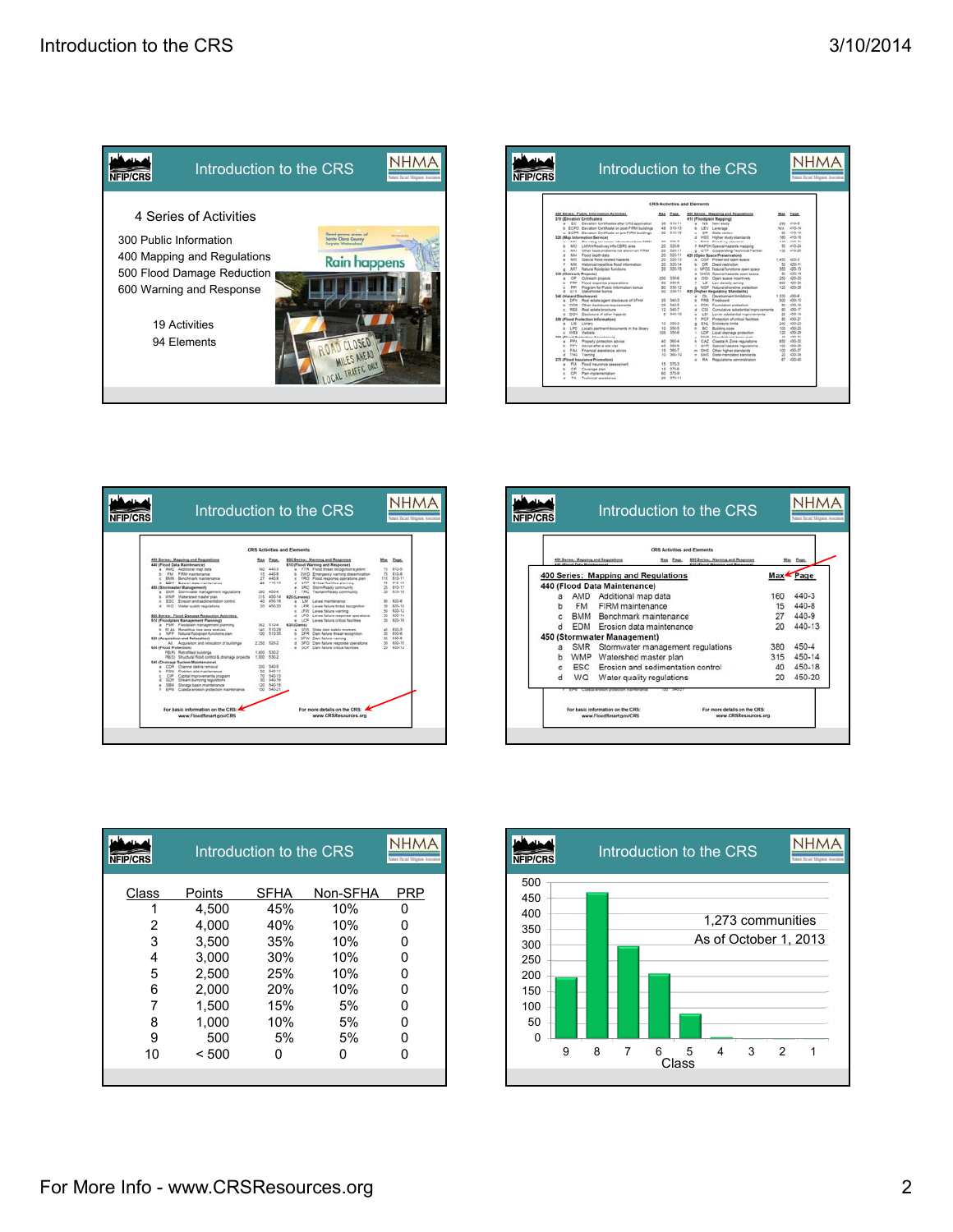







| <b>NFIP/CRS</b> | Introduction to the CRS                                      |  |
|-----------------|--------------------------------------------------------------|--|
|                 | <b>Benefits</b><br>$\checkmark$ Money stays in the community |  |
|                 |                                                              |  |

| Community:<br>County: | PALM BEACH, TOWN OF<br>PALM BEACH COUNTY | $\mathbf{r}$          | State:<br>CID:    | <b>FLORIDA</b><br>120220 |                     |
|-----------------------|------------------------------------------|-----------------------|-------------------|--------------------------|---------------------|
|                       |                                          | Current CRS Class = 7 |                   |                          | (Printable Version) |
|                       |                                          | <b>TOTAL</b>          | SFHA <sup>*</sup> | x-<br>STD/AR/A99         | PRP ***             |
|                       | PIF                                      | 8.119                 | 4.878             | 2.685                    | 556                 |
|                       | PREMIUM                                  | \$3,735.962           | \$2,738,444       | \$817,610                | \$179,908           |
|                       | AVERAGE PREMIUM                          | \$460                 | \$561             | \$305                    | \$324               |
| <b>CRS Class</b>      |                                          |                       |                   |                          |                     |
| 09                    | Per Policy                               | <b>S25</b>            | \$33              | \$16                     | SO                  |
|                       | Per Community                            | \$204.119             | \$161,086         | \$43.032                 | \$0                 |
| 08                    | Per Policy                               | \$45                  | \$66              | \$16                     | \$0                 |
|                       | Per Community                            | \$365,205             | \$322.172         | S43.032                  | \$O                 |
| O7                    | Per Policy                               | \$65                  | \$99              | \$16                     | SO                  |
|                       | Per Community                            | \$526.291             | S483.259          | S43.032                  | S <sub>0</sub>      |
| 06                    | Per Policy                               | \$90                  | \$132             | \$32                     | \$O                 |
|                       | Per Community                            | \$730.410             | \$644 345         | \$86,065                 | \$0                 |
| 05                    | Per Policy                               | \$110                 | \$165             | \$32                     | \$0                 |
|                       | Per Community                            | \$891.496             | \$805.431         | \$86,065                 | \$ô                 |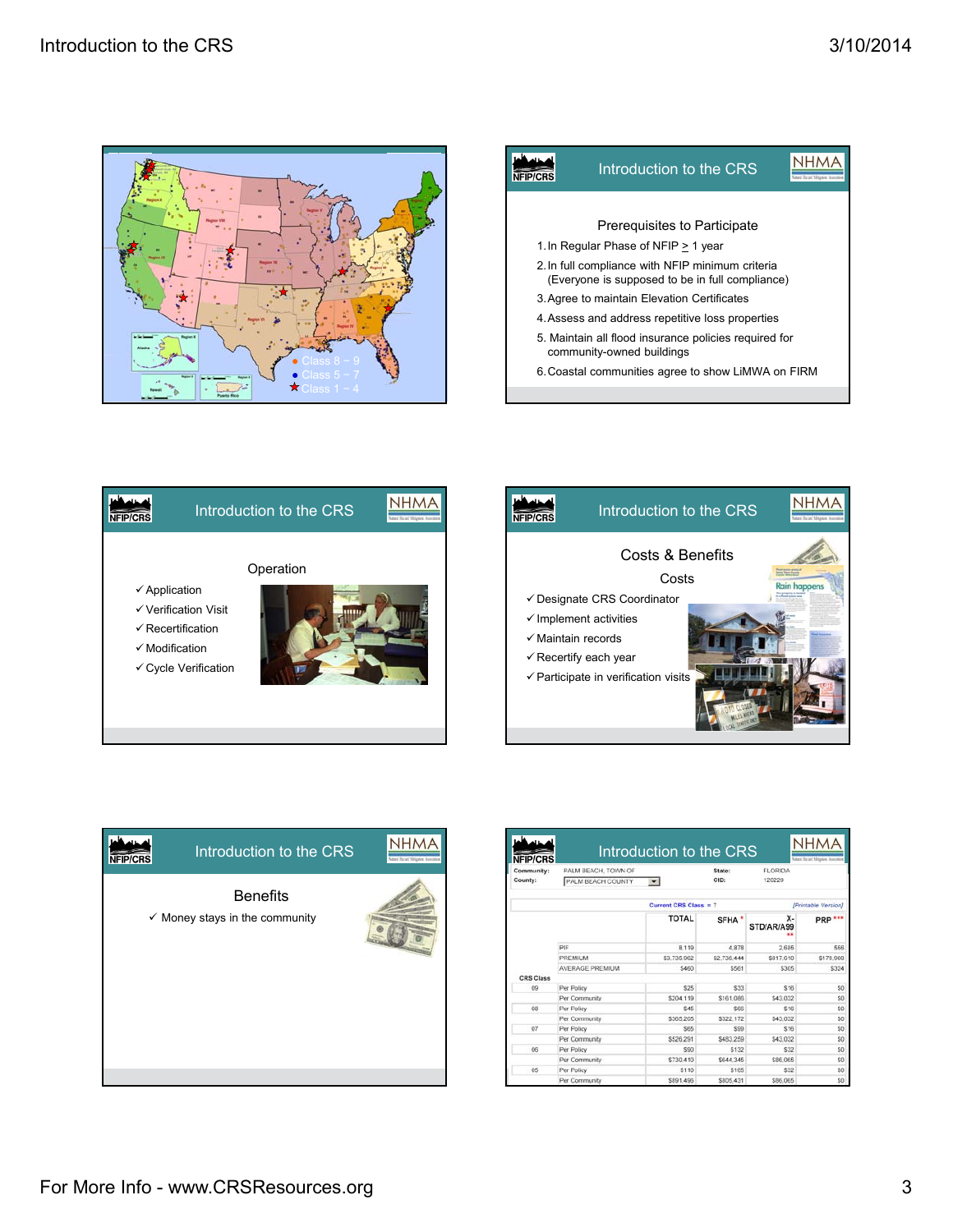| NFIP/CRS              |                                            | Introduction to the CRS |                |                         | <b>Mark Road Mitgates Avenues</b> |
|-----------------------|--------------------------------------------|-------------------------|----------------|-------------------------|-----------------------------------|
| Community:<br>County: | LONGMONT, CITY OF<br><b>BOULDER COUNTY</b> | $\blacksquare$          | State:<br>CID: | COLORADO<br>080027      |                                   |
|                       |                                            | Current CRS Class = $8$ |                |                         | [Printable Version]               |
|                       |                                            | <b>TOTAL</b>            | <b>SFHA</b>    | х.<br>STD/AR/A99<br>د د | <b>PRP ***</b>                    |
|                       | PIF                                        | 256                     | 182            | 18                      | 56                                |
|                       | PREMIUM                                    | \$217.719               | \$184,599      | \$14,144                | \$18,976                          |
|                       | AVERAGE PREMIUM                            | \$850                   | \$1.014        | \$786                   | \$339                             |
| <b>CRS Class</b>      |                                            |                         |                |                         |                                   |
| na                    | Per Policy                                 | \$43                    | \$56           | \$41                    | \$0                               |
|                       | Per Community                              | \$11,000                | \$10,256       | \$744                   | \$0                               |
| 08                    | Per Policy                                 | \$83                    | \$113          | \$41                    | SO                                |
|                       | Per Community                              | \$21,255                | \$20.511       | \$744                   | \$0                               |
| 07                    | Per Policy                                 | \$123                   | \$169          | \$41                    | SO                                |
|                       | Per Community                              | \$31.511                | \$30.767       | <b>\$744</b>            | \$O                               |
| 06                    | Per Policy                                 | \$166                   | \$225          | \$83                    | \$O                               |
|                       | Per Community                              | \$42,511                | \$41.022       | \$1,489                 | \$O                               |
| 05                    | Per Policy                                 | \$206                   | \$282          | \$83                    | \$O                               |
|                       | Per Community                              | \$52,766                | \$51,277       | \$1,489                 | \$0                               |









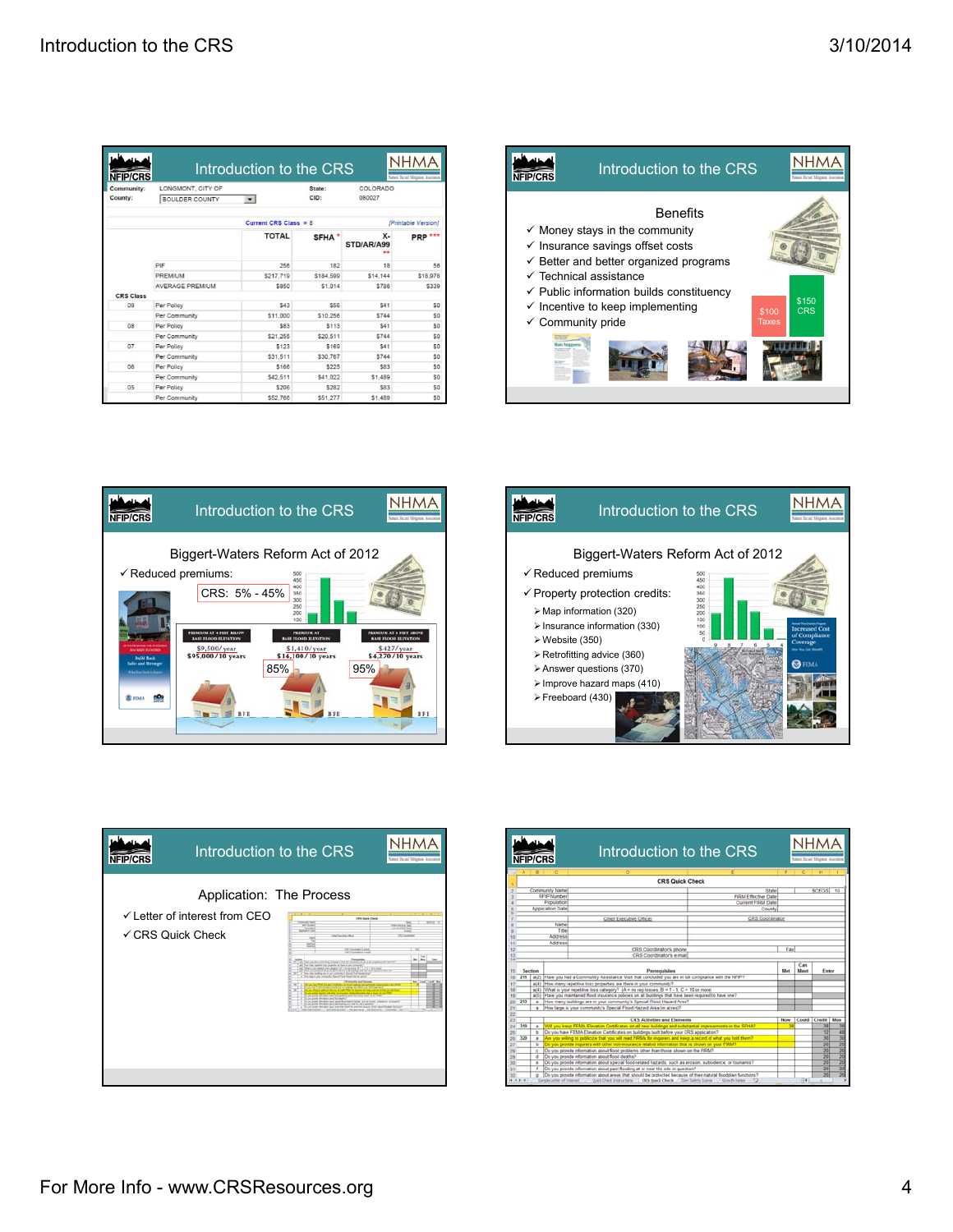| Introduction to the CRS<br><b>FIP/CRS</b>                                                                                                       |            |       | and Brutt Monton |      |
|-------------------------------------------------------------------------------------------------------------------------------------------------|------------|-------|------------------|------|
|                                                                                                                                                 |            |       |                  |      |
| ram to regularly inspect storage basins and to remove debris when                                                                               |            |       | 25               | 120  |
| then flooding is expected (more than listening to the radio)?                                                                                   | 25         |       |                  |      |
| nex to the emergency plan) that specifies what to do after a flood                                                                              |            |       | 25               | 340  |
| the floodplain and arrangements for special warnings to them?                                                                                   |            |       |                  |      |
| munity? (see www.stormready.noaa.gov/).                                                                                                         | 25         |       | 25               | 25   |
| pram, and a levee failure warning and response plan (similar to 610 a-d)?<br>perties in the area that would flood if the levee were overtopped? |            | 50    | 50               | 235  |
| a upstream dam? If so, enter the credit for the state's dam safety<br>am Safety Scores" tab in this Excel file.                                 |            |       | n                | 45   |
| se plan (similar to 610 a-d)? Is there an annual outreach project sent to<br>he dam failed?                                                     |            |       | 25               | 115  |
| for "CGA" from the right column on the "Growth Rates" tab in this                                                                               | 1.00       | 1.00  | 1.00             | 1.50 |
|                                                                                                                                                 | <b>Now</b> | Could |                  |      |
| <b>Total</b>                                                                                                                                    | 877        | 339   |                  |      |
| Total "Now" + "Could"                                                                                                                           |            | 1.216 |                  |      |
| <b>Potential CRS Class</b>                                                                                                                      | 9          | я     |                  |      |